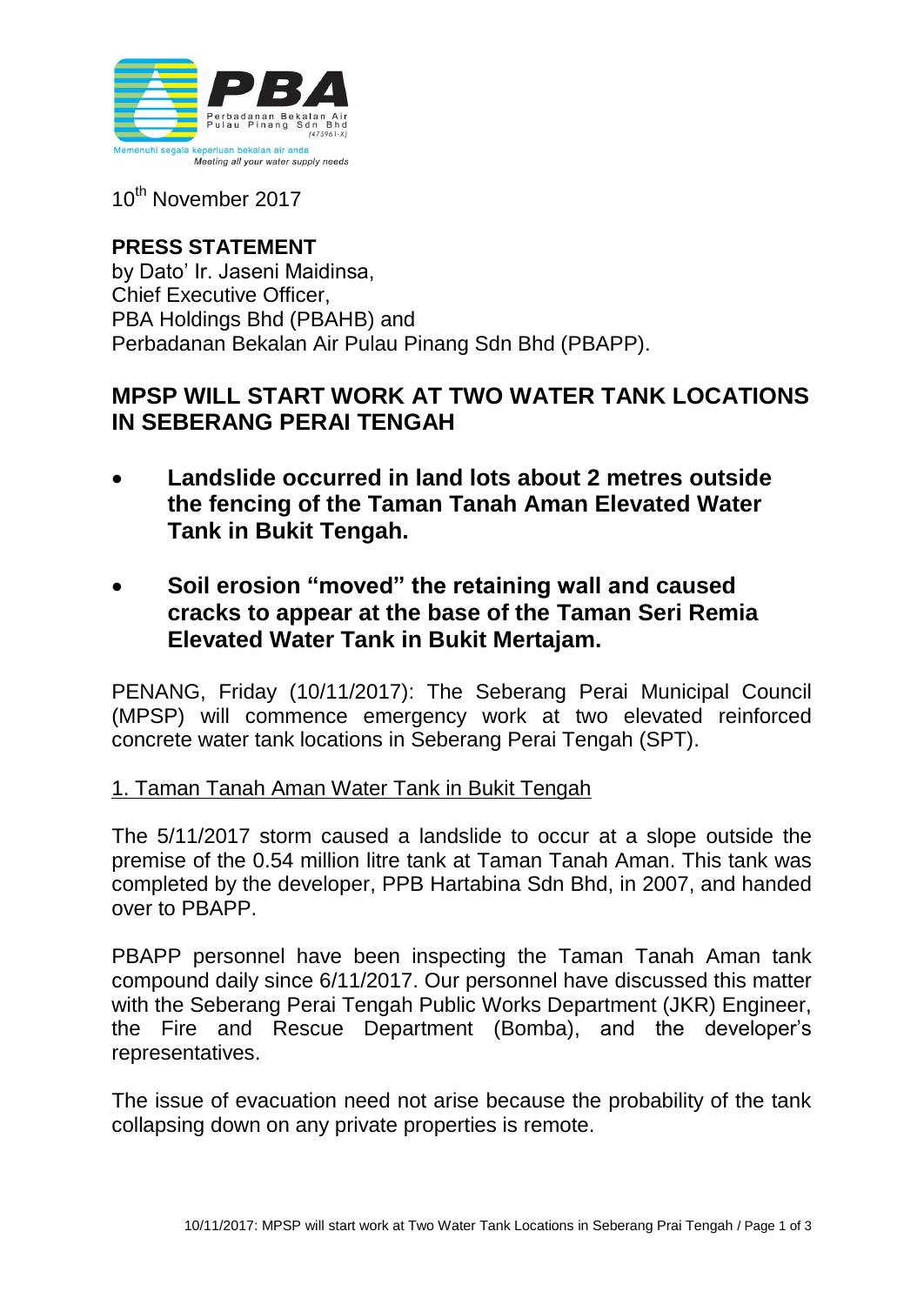

PBAPP's inspection team found that there were no cracks on the structure supporting the tank and no leaks from the tank itself. The tank is fully functional.

As a precautionary measure, PBAPP has temporarily lowered the volume of water storage by 50% to reduce the structural load. Meanwhile, the developer has temporarily covered the landslide area with protective plastic sheets to reduce the risk of another landslide.

It should be noted that this landslide occurred on privately-owned land lots outside the water tank compound. Usually, the landowners would be responsible for carrying out the slope protection works. However, due to the urgency of this matter, MPSP has agreed and decided to undertake these works quickly, and will work out the cost settlement with the landowners later.

#### 2. Taman Seri Remia Water Tank in Bukit Mertajam

Fast flowing storm waters also washed away soil under the compound of the 0.5 million litre tank at Taman Seri Remia in Bukit Mertajam. As a result, a retaining wall has been "moved" and cracks have appeared at the base of the water tank structure.

This tank was completed by the developer, Techware Builders Sdn Bhd, in 2012, and handed over to PBAPP.

PBAPP personnel have been inspecting the Taman Seri Remia tank compound daily since 5/11/2017. Our personnel have discussed this matter with the Seberang Perai Municipal Council (MPSP), as well as representatives of the developer and project consultant.

The issue of evacuation also does not arise at Taman Seri Remia because the projected direction of a potential collapse does not endanger nearby properties.

PBAPP and MPSP are awaiting an urgent report from developer's project consultant on the structural integrity of the retaining wall and water tank sub-structure. Based on this report, a decision will be made on the appropriate rectification works.